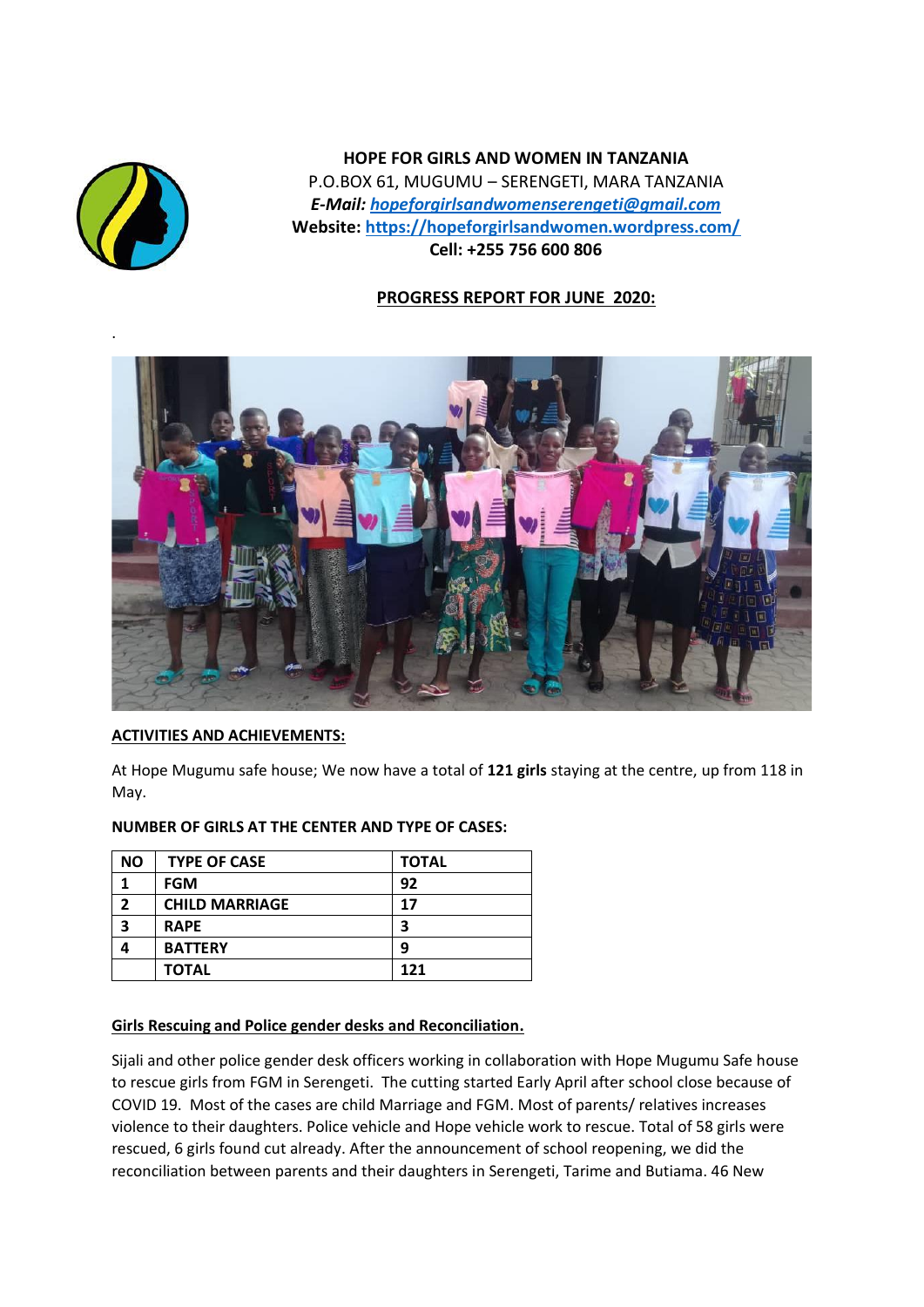families were reconciled and girls were taken back home. The team of three groups went in the villages and did girls follow up to girls whom were taken back, most of girls were safe in Serengeti.



Police gender desk and social welfare officer during reconciliation in the village.

### **HEALTH CHECK UP FOR GIRLS:**

Health check-ups were conducted to new arrival girls during the seasonal cutting in COVID 19 School holiday, this conducted in collaboration with police gender desk and social welfare. Also before the reconciliation all girls had health check too before taken back home.

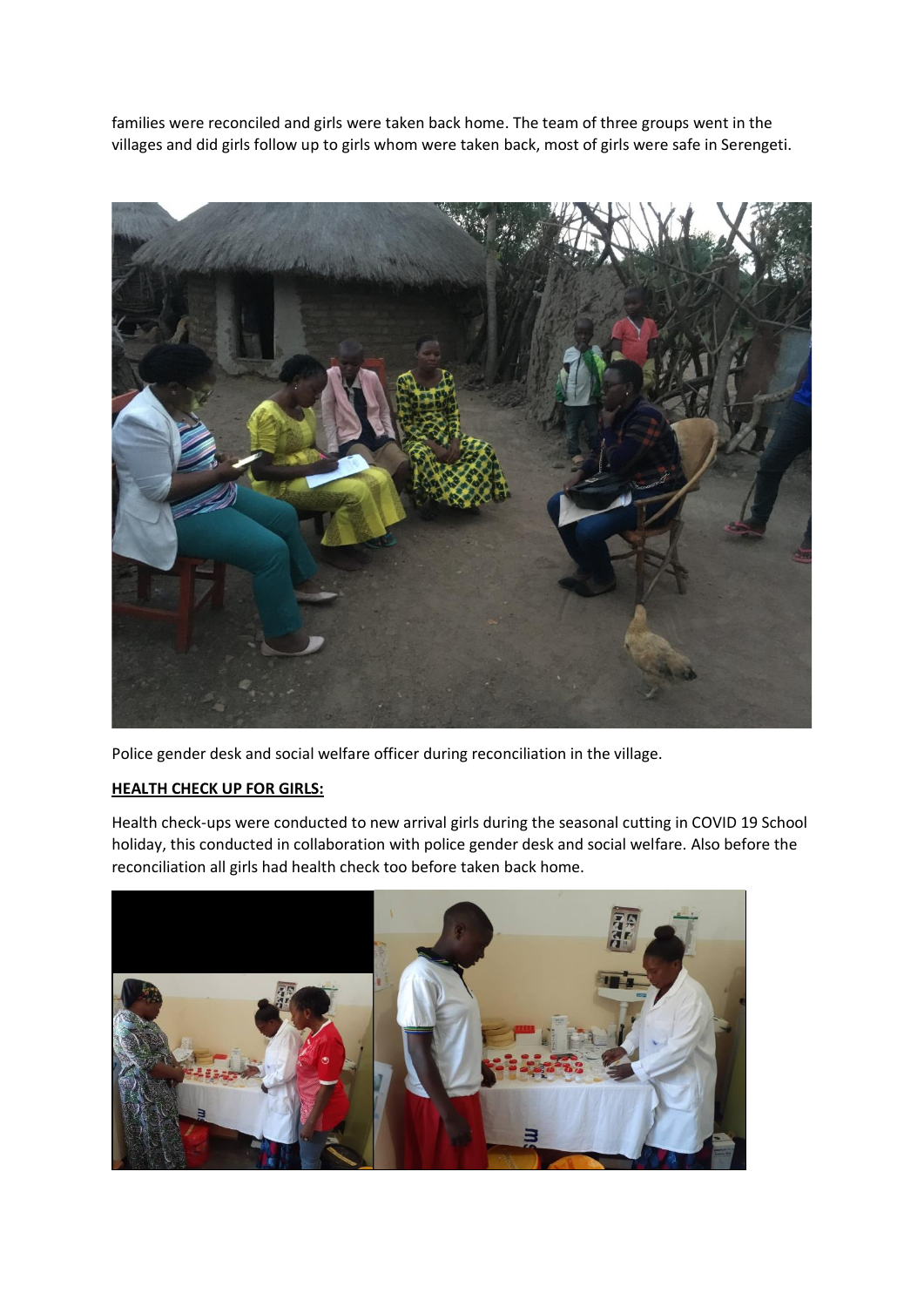WP Sijali, Doctor and a girl during health check-up at hospital.

### **FGM SITUATION:**

Serengeti started the cutting after the COVID 19 School holiday, the cutting stopped as school are open now and all students has to report to their schools.

**Butiama Safe house:** We have the total number of 60 girls, up from 58 in May

**NUMBER OF GIRLS AT BUTIAMA SAFE HOUSE:**

| <b>NO</b> | <b>Girls</b><br>vocational<br>class | at   Girls<br>Government $ $ level – day<br><b>Primary level</b> | $\vert$ schooling at $\vert$ at Secondary $\vert$ to school | Girls schooling   Children not going   Total |    |
|-----------|-------------------------------------|------------------------------------------------------------------|-------------------------------------------------------------|----------------------------------------------|----|
|           | 20                                  |                                                                  | 13                                                          |                                              | 60 |

#### **UPDATES ON EDUCATION:**

Universities, college, High school, Primary and secondary school are open, girls whom staying to the safe house are now going to school. Girls were distributed with educational materials, school uniforms, hostel costs etc.



Students from Hope Mugumu in their uniforms ready for school

#### **SAFE HOUSE DEVELOPMENT.**

Through safe houses, we made maintenance for chairs broken, and purchase of 50 chairs to each safe house. The plastic chairs most broked and the need for replacement was important. 5 sewing machines tables purchased to install the sewing machines to be used at VTC class. Replacement of mosquito nets and bed sheets to all centers.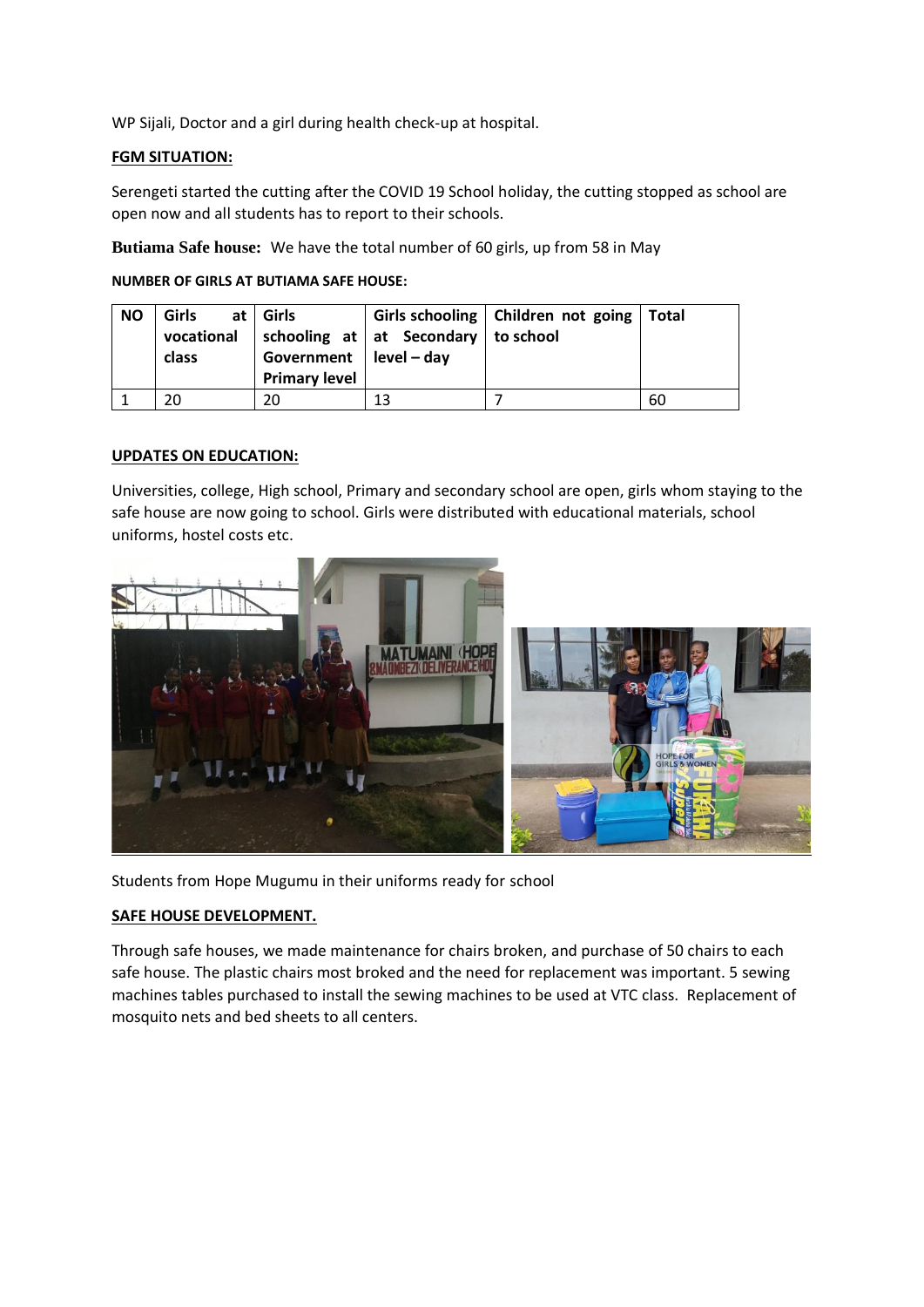

Red chairs repaired New chairs purchased.

### **GARDENING AND AGRICULTURE:**

Gardening activities continuing in our garden, we have grown different vegetables, such as spinach, mchicha, onions, tomatoes and watermelon using organic farming. We have grown 2 acres of cassava, sweet potatoes.



Photo showing girls working at our garden

#### **IT DEPARTMENT:**

The IT department worked on one film subtitles and make sure the ODK registration forms are filled and updated. ODK follow up form to Digital champion, where 40 Digital Champions were reached and only 20 Digital Champion received bundle, Other Digital Champion have got problems with their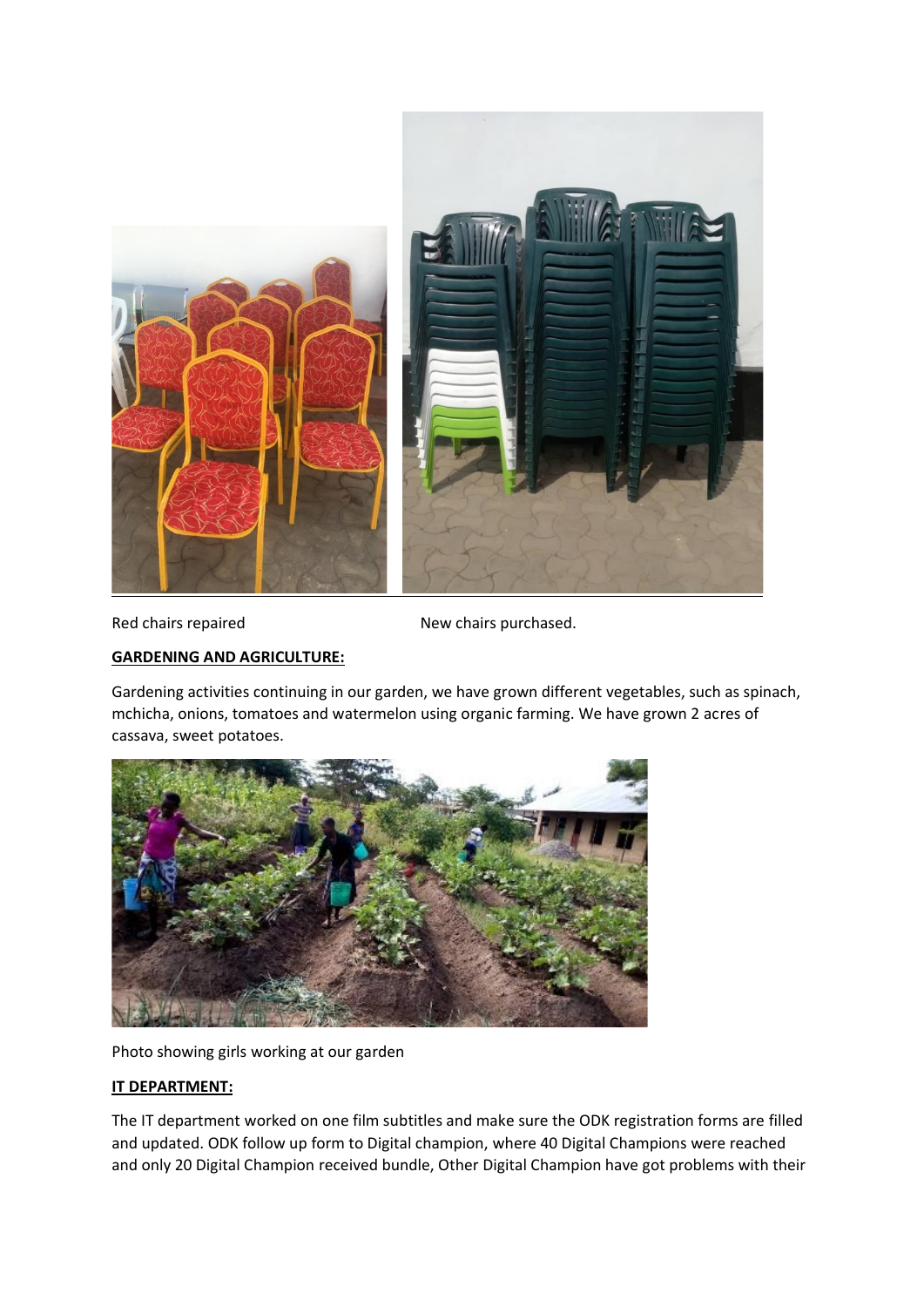phones. Phones problems are 10 Whas App expire needs to be updated, 6 phones don't have Maps. Me, 1 problem with speaker, 4 problems with Whats App and ODK.

## **Research and Data collection:**

15 phones and memory cards purchased to replace to Digital Champions.

**Video conferencing** teaching English lesson to [STD V, VI and VII] with our Volunteer teacher from UK – Mina Patel was conducted to Hope Mugumu Safe house two times in June 2020. Topics taught during English class video conferencing.



## **VISITORS VISITED HGWT:**

We had visitors from Kiabakari, who visited Butiama Safe house, they encourage girls, they promised to visit again.

## **COVID 19 EDUCATION:**

COVID 19 education provided to girls at safe houses Mugumu Hope safe house and Butiama Safe house. Girls were insisted to wash their hands every time, also care about 1-meter distance from one girl to another. Sanitizer, soap and water containers procured. Girls were insisted to wash their hands and use of masks while at school. All girls were distributed with 3 masks each Also washing containers.

## **WAY FORWARD/FUTURE PLANS:**

- To fund raise for our permanent building construction
- To develop staff training strategy
- Support and protect girls flee from FGM 2020
- Conduct COVID 19 education in Butiama and Serengeti
- Request for Mattresses support from friends, good people